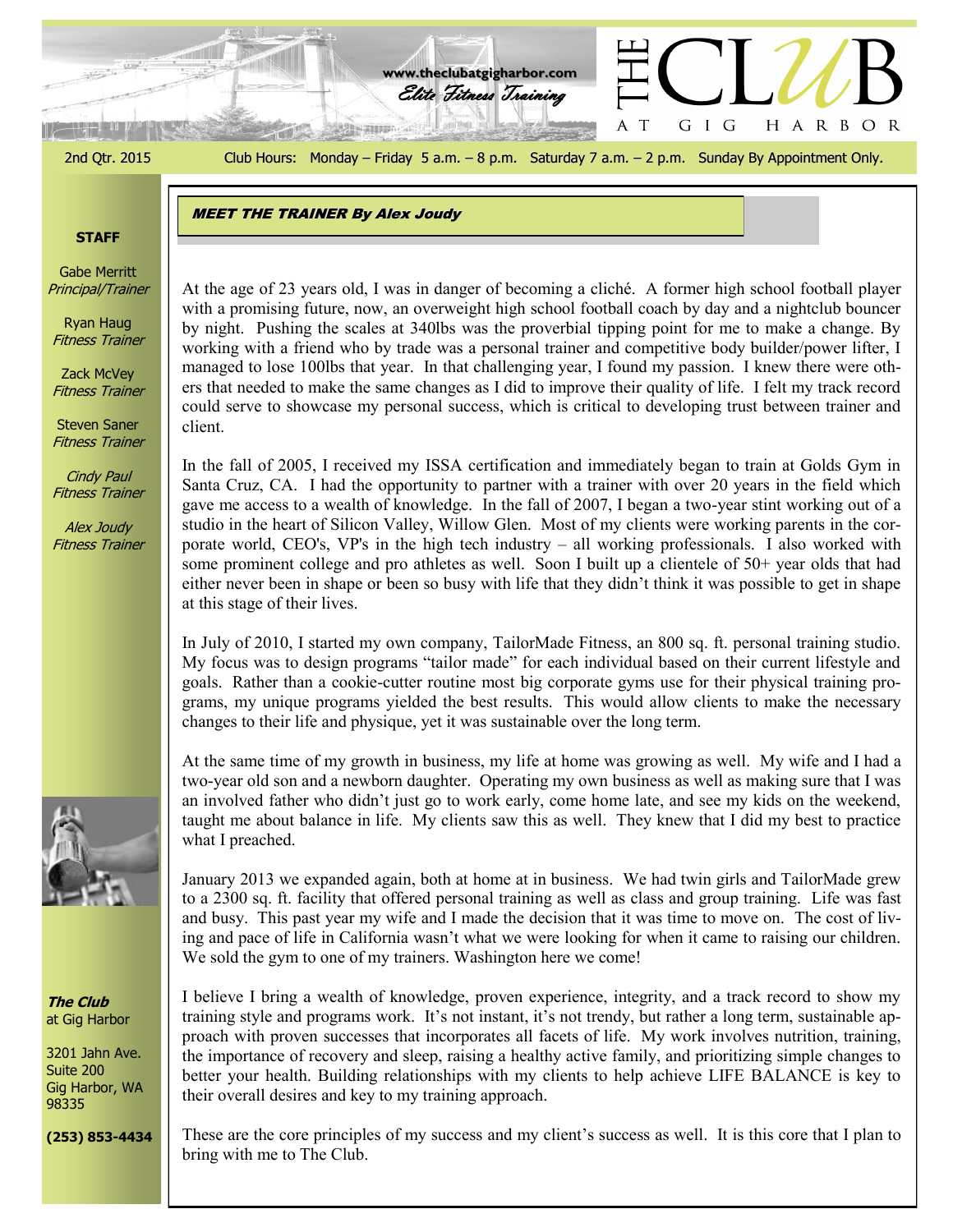STRETCH YOUR CHEST By Gabe Merritt

How many times have we noticed someone else or maybe even yourself slouching, slumped over, or using bad posture throughout the upper body? I know I have! I see someone either with perfect posture or someone with really bad posture and I automatically think to myself "what does my posture look like?" We often function with our hands and arms out in front of our body. Whether its typing, cooking, steering, or just about everything that we do in life we put our hands out in front of our body. This causes us to over use our pec muscles, which can cause them to get tight and over developed. It is important that we are aware of this and work on correcting this pattern by stretching our chest.

One of the focuses of *The Club* is to not only help you reach your health and fitness goals, but also to try to educate you along the way. Corrective exercise is a large part of what separates us from other fitness clubs. An area that I have seen as a major issue for many of our members over the years is over developed and shorted pectorals (aka your chest) and weakness in your Rhomboids and Posterior Deltoids. Your Pectoralis Major and Pectoralis Minor are very important to keep lengthened. This will help lead to a larger range of motion and decrease strain on your rotator cuffs and your shoulders overall. This position of keeping your shoulders pulled down and back is called retraction. It is important to not only stretch your chest and shoulders, but also to strengthen your muscles around your scapula in order to maintain this position. You will see many members around *The Club* working on seated rows, bent over rows, body rows, reverse flys, lat pull downs, pullups, and other various pulling exercises for this exact reason. Strengthening the muscles around your scapula helps us to be able to maintain the proper posture and keep your shoulders in retraction during exercise.

Here is a list of a few great Pec stretches you can do around *The Club* and at home:

Elbows out to the side mimicking the look of a goal post and lean into a door frame. Elbows pressed against the door frame as you lean forward.

Elbows out to the side and lean into a corner. Elbows pressed against the two walls as you lean forward.

- Laying on a Foam Roller with the roller going right down your spine. Make sure your head and glutes are both supported on the roller. Then perform a snow angel motion with your upper body trying to keep the back of your hands on the floor.
- Laying on the bench press, reach your hands underneath the supporting bars behind your head. Work on getting your elbows to 90 degrees and pull your elbows down to the floor.
- Stretch Class (Monday  $\omega$ ) 6pm and Saturday  $\omega$ ) 9am) will work on not only foam rolling to help with this, but also do some static stretches for your pecs and shoulders as well.

The importance of having balance throughout your body as well as your life is important to maintain a healthy lifestyle and remain injury free while living an active lifestyle. With all the activities we do to overuse our pecs, it is very important to constantly stretch your pecs and strengthen your muscles around your scapula. If you have questions about any of these stretches or what else you can do to help stretch out your pecs, please be sure to bring it up with your trainer.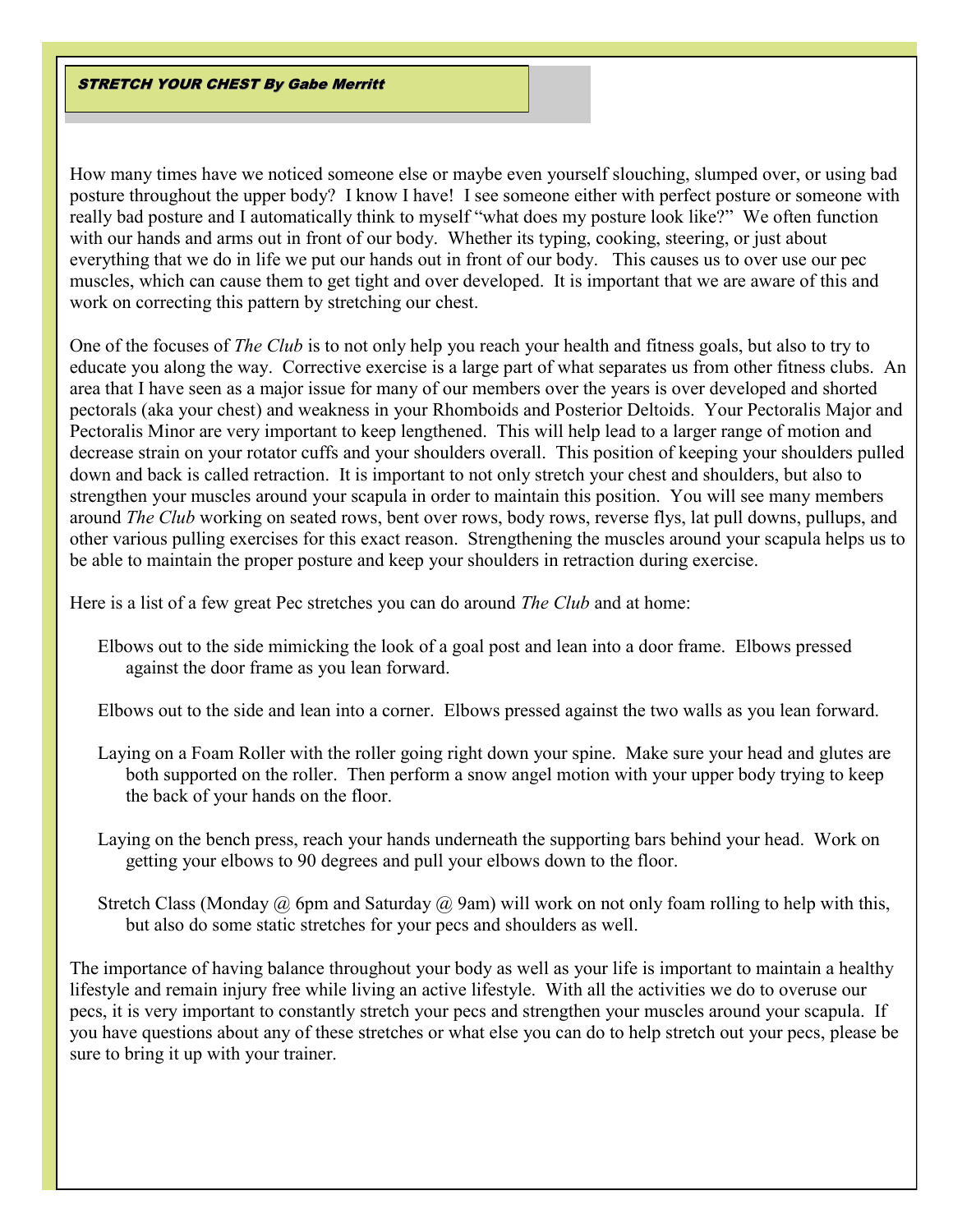### **NO TIME TO EXERCISE? by Zack McVey**

When it comes to finding an excuse for not being in better shape my favorite has always been some variation of "I'm too busy." Whether it's running kids around to a million school, work, and sporting events, or simply thinking that you are busy because you have a lunch date, I get it, and to some degree we are all a bit short on free time. However, I'm here to tell you that we can all find a few extra hours in our week to spend taking care of our health.

If you want to change your schedule to accommodate exercise, you must be motivated to do so. People who exercise consistently don't have more time than you, they've just decided that what they're getting out of training is worth more than whatever else they could be doing during that time (sleeping, hanging out with friends, watching TV, etc.).

Here are three "Time Finding" ideas for your consideration:

**Early Morning Workouts**: Becoming an a.m. exerciser means you get to cross your workout off your to-do list ASAP. For those of you who treat sleep like a precious commodity, you may need to take a week or two to get used to this one, but in the long run you actually feel more energized. Just ask anyone who does it.

**T.V. Time Workouts:** If you simply cannot miss an episode of your favorite show, the good news is you now have an hour of dead time for some body weight exercises. Start with doing 100 sit-ups, 100 pushups, and 100 squats over the course of the show. You may be surprised at the benefits!

**Weekend Workouts**: Most people's schedule is much more flexible during these magical two days. While I'm sure there is still much running of errands and chores to be done, it should be easier to find an open morning or evening to get a half hour of cardio or a quick weight circuit in. Added bonus, weekend training tends to make you want to eat and drink less garbage!

If you're busy, you may feel that you can't afford to spend time exercising. But the truth is, you really can't afford not to. Not only will exercise give you more energy to accomplish daily activities and help you relieve stress, it will improve overall health. I could give you a hundred reasons why exercise should be important to you, but you're the one who has to decide. It starts with a decision and is followed by taking action. That action can be as simple as walking the dog or as complicated as training for a marathon. Either way, there's no better time to start than now.

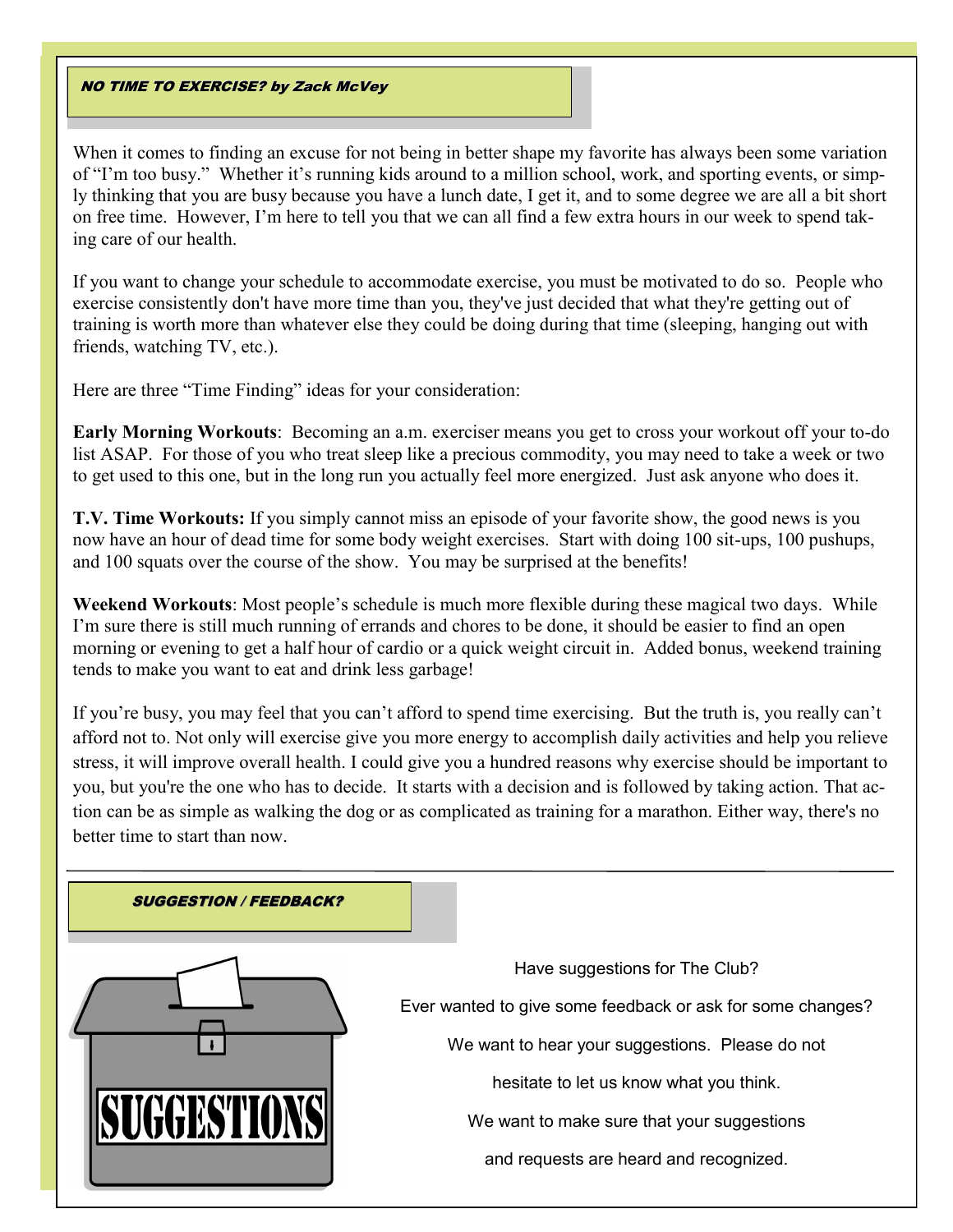## MEASURE UP By Ryan Haug

When starting any new exercise program, a baseline measurement should be done in order to monitor weight, measurements and body fat. In the past the Body Mass Index or BMI was used as a simple and quick equation to classify one's healthy weight. Recently this method has become a bit outdated and unreliable due to its lack of using body fat and lean body mass into consideration, which is a true measurement of healthy weight. So what are the new measurements used and how reliable are they?

Hydrostatic (Underwater) Weighing-This technique is based off the principal that states that when a body is immersed in water, it is buoyed by a counterforce equal to the weight of the water displaced. The loss of weight in water, corrected for the density of water, allows calculation of body volume. However it is important to blow out as much residual (air in your lungs) to get an accurate reading. This measurement has a plus or minus 2% accuracy, which is extremely close.

Plethysmography-If dunking yourself underwater and blowing out all the air in your lungs doesn't sound like your thing, this method uses air instead of water. Better known as a Bod Pod the same 2% discrepancy is applied.

Skinfold Measurement-This method used by many trainers at The Club takes the sum of sum of skinfolds using a caliper device. The more sites measured, the better the accuracy. This method should only be done by a trained professional and as often as possible by the same person. The accuracy still has a 3.5% variance, which is extremely good as long as it is done correctly.

Bioelectrical Impedance Analysis (BIA)-This is an easy-to-administer, noninvasive, and safe method of assessing body composition in a fitness setting (also used at The Club). BIA involves passing a small electric current through the body and measuring the impedance or opposition to current flow. Fat-free tissue(body water) is a good conductor of electrical current, whereas fat is not. This technique's accuracy is similar to that of skinfold as long as strict protocol is followed. No eating or drinking within 4 hours of assessment. Avoid moderate to vigorous physical activity within 12 hours of assessment. Abstain from alcohol within 48 hours of assessment. And no caffeine or diuretics prior to unless prescribed by a doctor. If these steps are not followed, the discrepancy jumps considerably.

All of the new methods are a great way to follow your progress and stay motivated. Remember, the more time spent with your trainer, the better these numbers will look. If you have questions on how or where you can have these measurements taken, ask your trainer and a measurement time will be set up for you.



## **Join us for BOOTCAMP**

#### **SATURDAY MORNING 8 a.m. to 9 a.m.**

Why boot camp? Well, at *The Club*, we are always looking at different ways to help you achieve your health and fitness goals. Our workouts will work your entire body, increasing endurance, burning calories, and improving your overall health.

**Boot Camp at** *The Club* **is FREE for everyone, not just members, so bring a friend along for the fun!**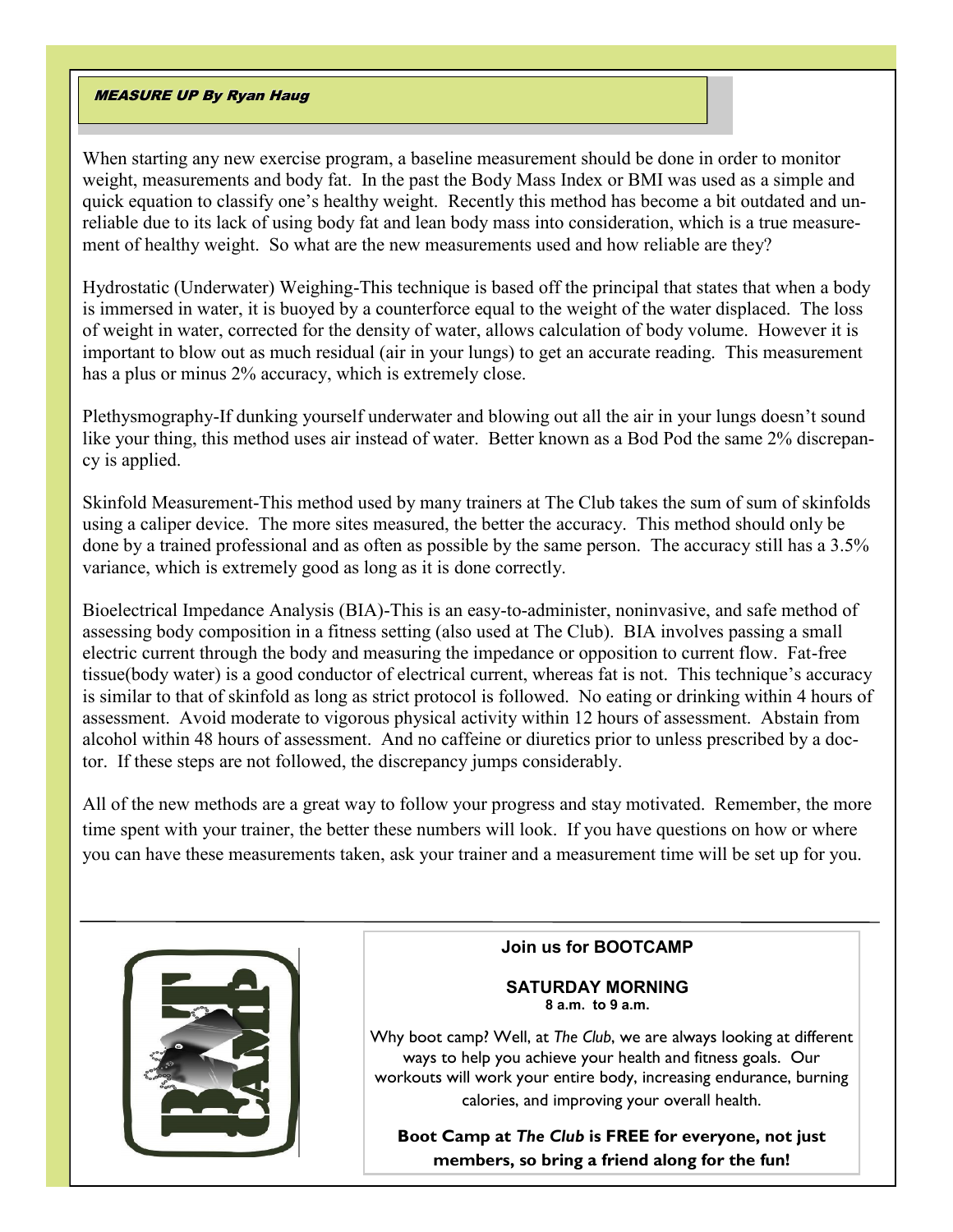#### KEEPING MOTIVATION AS WE AGE By Cindy Paul

Let's face it, getting older is an uncontrollable fact of life, but how we age, is completely controllable. I have just recently started to accept the fact that I am getting older. As far as "how I age", focusing on what I can control has become my driving force. Make sure to set goals that are controllable and individualized to yourself in order to stay focused.

Living a fit and healthy lifestyle is a choice. Maintaining that lifestyle, is work, but the benefits can be huge. I use the following strategies daily to keep me on track and focused on the positives.

1. Set obtainable goals daily. Whether the goal is how long I plan to exercise, or what type of exercise I am going to accomplish; having a plan is huge and makes me accountable. Each day I can restart and make sure I reach my goal for that specific day.

2. Record progress: I keep a small daily journal of what I accomplished that day. Another idea is to keep up that food journal so that you can see how well you ate throughout the day and maybe add how you felt that day. It doesn't have to be long, just a short entry in your mobile device or in a small notebook is all you need. Looking back at what you actually ate that day helps you stay accountable and also makes you be realistic with what you put in your mouth.

3. Delete Guilt: I don't beat myself up if I miss a day, or eat something that isn't in my normal diet. Focusing on the negative will only ruin my motivation. This is why I set my goal for one day at a time. Don't beat yourself, restart the next day fresh and get back on track. Missing one workout or eating something bad isn't going to throw you wanyoff track. But getting down and repeating it over and over again will.

4. Focus on me: This one is huge…work hard, and focus on your own accomplishments. I do not compare myself to others. Sometimes in a gym, people can get caught up on that, and it will only bring you down. Focus on short term goals for yourself. That way you are staying in control of your own actions and your own accomplishments.

5. Visualize: I find some sort of visual, or a reward somewhere that I can see daily. Visualization is very motivating to keep you on the right track. This can be something as simple as a picture of yourself when you liked your size, how many days you have left to a specific event, or even a pair of jeans you want to get back into. The key here is find something that motivates you and keep it around as a visual or a constant reminder.



# **Join us for BOOTCAMP**

#### **SATURDAY MORNING 8 a.m. to 9 a.m.**

Why boot camp? Well, at *The Club*, we are always looking at different ways to help you achieve your health and fitness goals. Our workouts will work your entire body, increasing endurance, burning calories, and improving your overall health.

**Boot Camp at** *The Club* **is FREE for everyone, not just members, so bring a friend along for the fun!**